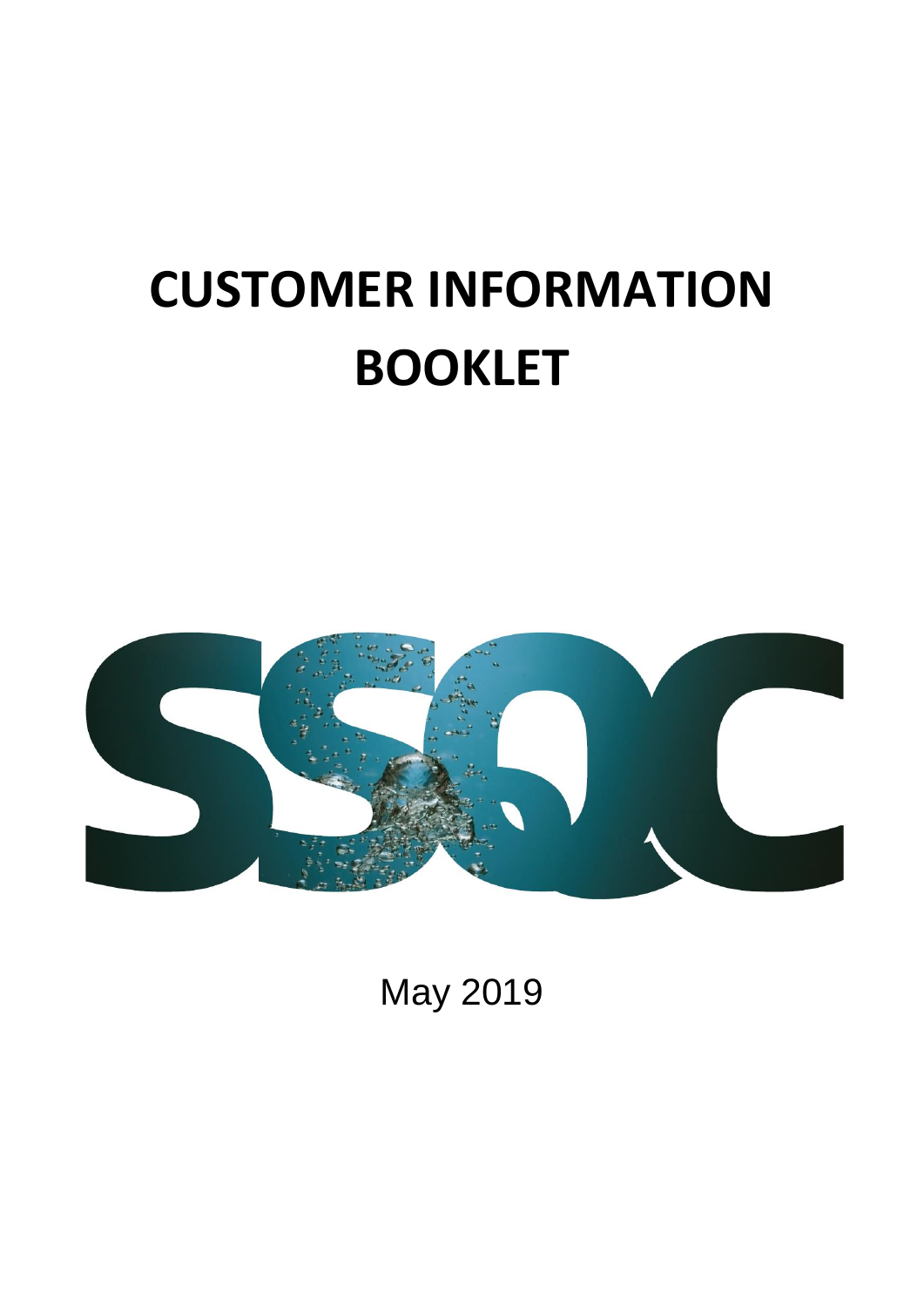

## **Contents**

| <b>Section</b>                                              | Page/s |
|-------------------------------------------------------------|--------|
| Contents                                                    | 2      |
| 1. Introduction                                             | 3      |
| 1.1 Contact details and opening times                       | 3      |
| 2. Accreditation                                            | 4      |
| 3. Terms and conditions                                     | 4      |
| 4. Potable water sampling protocol (excluding Legionella)   | 8      |
| 4.1 Sample containers                                       | 8      |
| 4.2 Sampling and transport to the lab                       | 9      |
| 5. How to interpret your potable water results              | 10     |
| 6. Potable water sampling protocol for Legionella           | 10     |
| 6.1 Legislation and information                             | 10     |
| 6.2 Sampling and transport to the lab                       | 11     |
| 7. How to interpret you Legionella results                  | 12     |
| 8. How to take Environmental Swabs                          | 14     |
| 9. Customer guide to results for product and swabs          | 14     |
| 9.1 Reporting results and issue of certificates of analysis | 16     |
| 10. Uncertainty of Measurement                              | 16     |

| <b>CUSTOMER INFORMATION 100</b> | Issued by: Margaret Williamson     | lssue 1      |
|---------------------------------|------------------------------------|--------------|
| Issued 22/05/19                 | Authorised By: Margaret Williamson | Page 2 of 17 |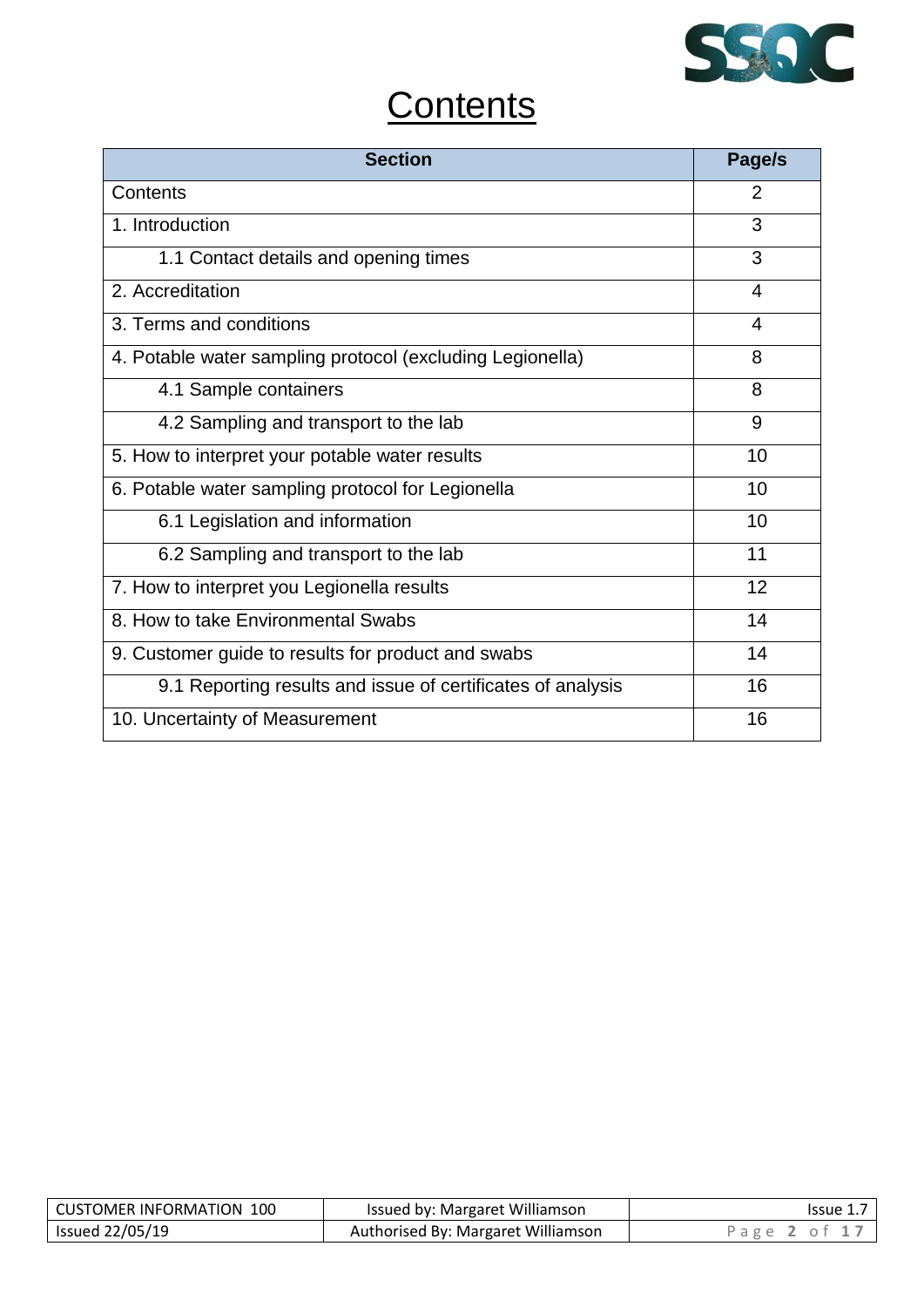

## 1. Introduction

Shetland Seafood Quality Control (SSQC) was formed in 1985 as an independent quality assurance organisation to maintain and strengthen the Islands reputation for high quality seafood products.

The benefits of having an independently operated inspection service was recognised and embraced by those involved both in the white fish and salmon industries. Since this time, the Company has expanded from a one man operation in 1985, to an organisation that now employs 14 staff.

With changes to the services and types of services provided and the company client base the company changed its name in 2013 to SSQC ltd. SSQC Ltd is currently made up from the following sections:

- Inspectorate Services
- **Analytical Services**
- Socio-Economic and Environmental Services

## **ANALYTICAL SERVICES**

The Analytical Services Division provides analytical services to a wide variety of customers, these include companies in the food processing, environmental sectors and the local authority.

The modern Laboratory carries out analyses for a wide range of foodborne and environmental pathogens and contaminants, on water, swabs and food products. Shelf life testing, sensory testing and other testing can be arranged on request.

## **1.1 LAB CONTACT DETAILS AND OPENING TIMES**

Address: SSQC Ltd Port Arthur **Scalloway Shetland**  UK ZE2 0UN

Website: www.ssgc.co.uk Lab Email: [microlab@ssqc.co.uk](mailto:microlab@ssqc.co.uk) Lab Tel: 01595 772 443

The normal operational hours of the laboratory are 9am to 5pm Monday to Friday. Samples should be submitted between these times unless otherwise agreed in advance between the customer and the laboratory.

| CUSTOMER INFORMATION 100 | Issued by: Margaret Williamson     | Issue $1.7$ I |
|--------------------------|------------------------------------|---------------|
| Issued 22/05/19          | Authorised By: Margaret Williamson | Page 3 of     |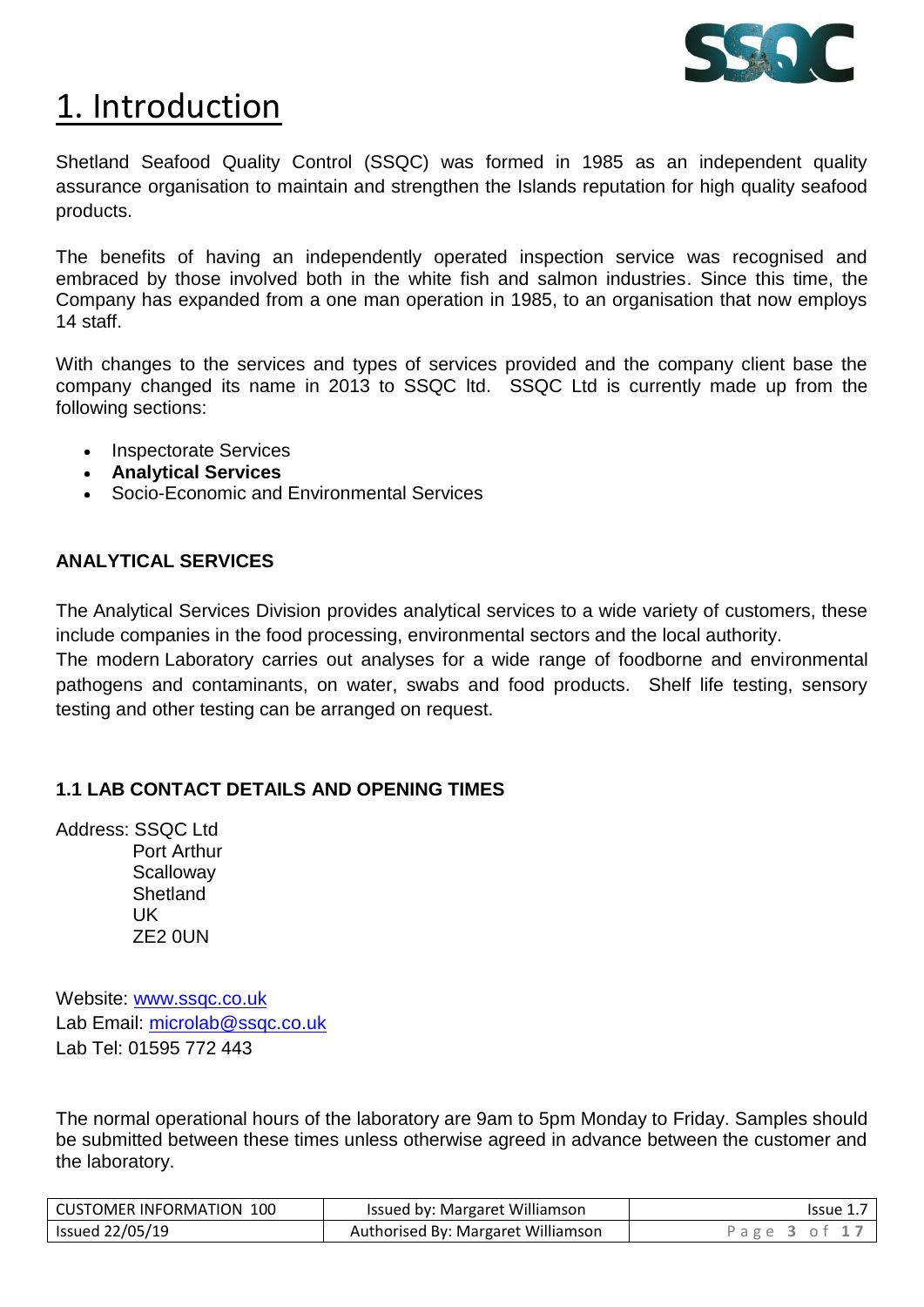

## 2. Accreditation



The laboratory is a UKAS accredited testing Laboratory, No 2651.

The UKAS accreditation schedule for the laboratory is posted on the notice board outside the lab or can be accessed from the following website: [http://www.ukas.com](http://www.ukas.com/)

Accredited tests are highlighted in bold and marked with an asterisk on the Sample Request Form. Sample request forms are available on the website or from the laboratory on request. A sample request form must be completed and either forwarded or delivered with the samples to the laboratory. Where no formal contract has been agreed and signed it shall act as the contract between SSQC and the customer.

## 3. Terms & Conditions

#### **1 Interpretation**

1.1 In this Agreement, unless the context requires otherwise, the following words and phrases shall have the meanings set opposite them:

| "the Agreement"<br>"the Agreement Terms" | incorporating the Agreement Terms;<br>document delivered or sent by the Customer to SSQC; | means the Agreement concluded between SSQC and the Customer<br>pursuant to the quotation, booking form, sample request form or estimate<br>issued by the Supplier to the Customer, endorsed and returned by the<br>Customer and accepted by the Supplier for the supply of Services<br>means the terms and conditions set out below, to the exclusion of any other<br>terms and conditions (except those implied in favour of SSQC, which are not<br>inconsistent with the Agreement Terms), whether or not the same are<br>endorsed upon, delivered with or referred to in any purchase order or other                 |  |
|------------------------------------------|-------------------------------------------------------------------------------------------|-------------------------------------------------------------------------------------------------------------------------------------------------------------------------------------------------------------------------------------------------------------------------------------------------------------------------------------------------------------------------------------------------------------------------------------------------------------------------------------------------------------------------------------------------------------------------------------------------------------------------|--|
| "the Customer"                           | means the purchaser of Services under the Agreement;                                      |                                                                                                                                                                                                                                                                                                                                                                                                                                                                                                                                                                                                                         |  |
| "the Customer's Goods"                   | carried out:                                                                              | means all goods, free issues, samples, equipment, materials or information<br>of the Customer upon which or in connection with which the services are                                                                                                                                                                                                                                                                                                                                                                                                                                                                   |  |
| "Intellectual Property Rights"           |                                                                                           | means any and all intellectual property or industrial rights of any description<br>anywhere in the world (whether registered, unregistered, registrable or not<br>and any applications or rights to apply for registration of any of them)<br>including, without limitation to the foregoing generality, all copyrights,<br>database rights, patents, trademarks (whether registered or unregistered),<br>domain names, design rights (whether registered or unregistered) trade<br>secrets, database rights, know-how and all other similar proprietary rights<br>together with all renewals, revivals and extensions; |  |
| "the Price"                              | means the price payable to SSQC by the Customer under the Agreement:                      |                                                                                                                                                                                                                                                                                                                                                                                                                                                                                                                                                                                                                         |  |
| <b>CUSTOMER INFORMATION 100</b>          | Issued by: Margaret Williamson                                                            | Issue 1.7                                                                                                                                                                                                                                                                                                                                                                                                                                                                                                                                                                                                               |  |
| <b>Issued 22/05/19</b>                   | Authorised By: Margaret Williamson                                                        | o f<br>$\overline{4}$<br>17<br>Page                                                                                                                                                                                                                                                                                                                                                                                                                                                                                                                                                                                     |  |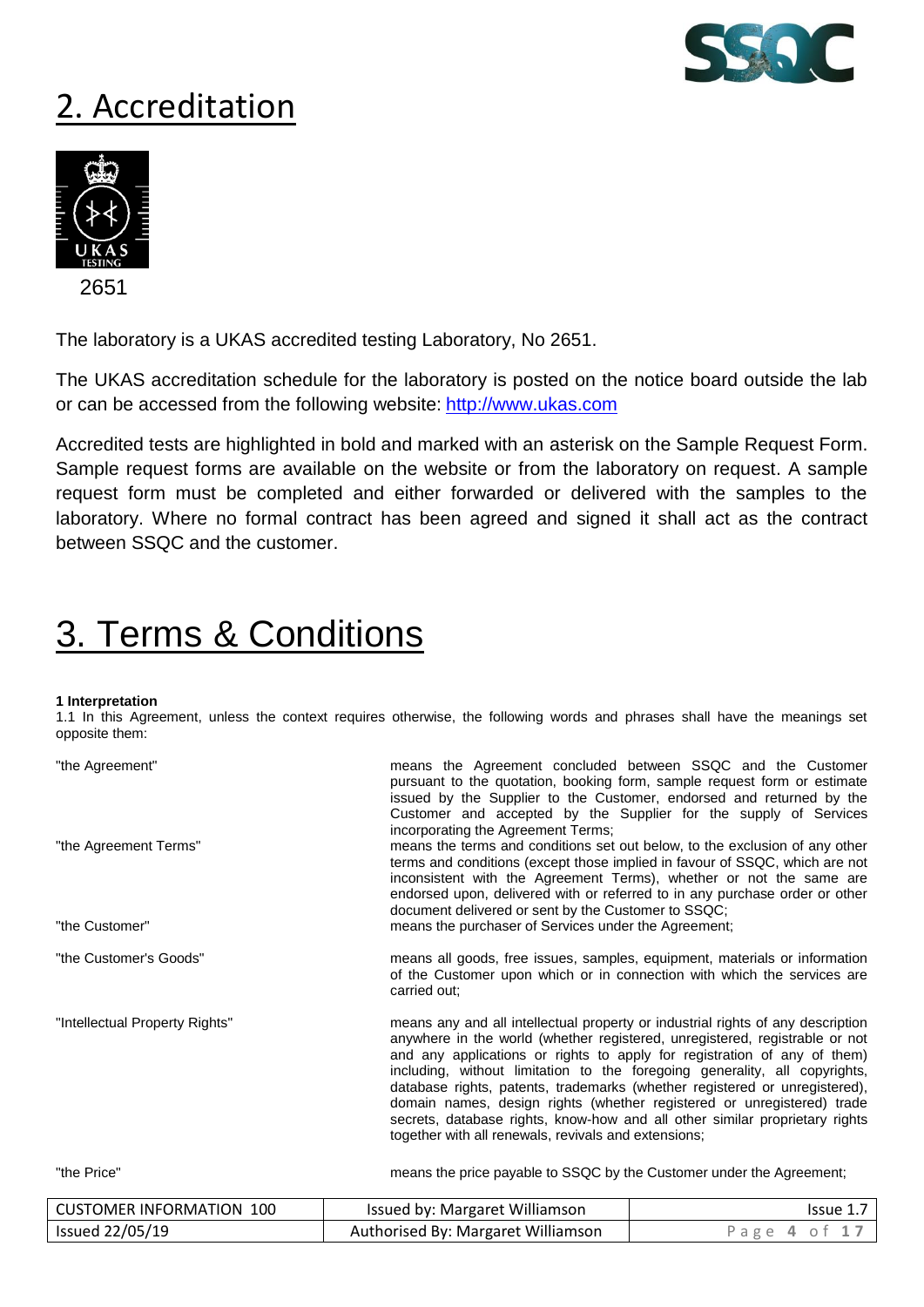

| "Quotation"    | means SSQC's quotation to which the Agreement Terms are attached and/or<br>in which the Agreement Terms are referred to: |
|----------------|--------------------------------------------------------------------------------------------------------------------------|
| "the Report"   | means the Report to be supplied to the Customer as part of the Services.<br>and includes all or any part thereof;        |
| "the Services" | means the services to be supplied under the Agreement:                                                                   |

"SSQC" Means SSQC Limited.

1.2 In this Agreement, except where the context otherwise requires, any reference to the words "include" or "including" are to be construed as meaning without limitation.

1.3 Clause headings are for ease of reference only, and shall not affect the construction of interpretation of any clause.

1.4 Words importing the singular shall include the plural and vice versa and words changing any gender shall include all genders.

#### **2 Quotations, Booking Forms and Sample Request Forms**

2.1 Any quotation, booking form, sample request form or estimate is given by SSQC on the basis that no Agreement will come into existence until the Customer has endorsed and returned the quotation, booking form, sample request form or estimate and SSQC has accepted it.

2.2 Any quotation, booking form, sample request form or estimate is valid for a period of one calendar month only from the date of issue, provided that SSQC has not previously withdrawn it.

2.3 If the Customer does not provide suitable samples for use by SSQC in the performance of the Services in accordance with Clause 9 of this Agreement, SSQC shall have the option to withdraw from the Agreement at any time without penalty or other consequence.

#### **3 Delivery**

3.1 SSQC will endeavour to carry out the Services within the time agreed, and if no time is agreed, within a reasonable time, but in no circumstances will SSQC be liable for loss or damage of any kind whatsoever caused directly or indirectly by any delay in the performance of the Services.

3.2 SSQC may make delivery of the Services by installments.

3.3 Notwithstanding clause 3.1 and without prejudice to clause 17, where the Customer is in delay in performing its obligations under the Agreement SSQC will use reasonable endeavours to perform the Services in accordance with any delivery date, or as soon as reasonably practicable thereafter. SSQC shall not be liable to the Customer for any delay in delivery in these circumstances nor will the Customer be entitled to terminate or rescind the Agreement provided SSQC delivers the Service in accordance with its obligations in this clause 3.3.

#### **4 Liabilities and Indemnity**

4.1 Subject always to the remaining provisions of this Clause 4, Clause 5 and Clause 6.6, except to the extent that SSQC can be shown to have been negligent in carrying out the Services, SSQC accepts no responsibility for the use made of any information or advice arising from the Services by either the Customer or any third party.

4.2 Subject to clause 4.4, the aggregate liability of SSQC under this contract in contract, delict or otherwise (including negligence) shall be limited to 125% of the Price paid by the Customer and in no event shall SSQC have any liability for loss of profits, loss of business or any indirect or consequential loss whatsoever.

4.3 SSQC hereby excludes all conditions, warranties and stipulations express or implied, statutory or otherwise which but for such exclusion would or might subsist in favour of the Customer except insofar as these are expressly provided for in this Agreement or where the Customer is by law deemed to be a consumer.

4.4 Nothing in this Agreement shall exclude or limit either party's liability for death or personal injury caused by any breach of duty by such party, its employees or agents or for fraudulent misrepresentation.

#### **5 Indemnity**

5.1 Save insofar as SSQC can be shown to have been negligent under Clause 4.1 the Customer shall fully indemnify SSQC against all losses, costs, claims, demands or liability (including professional costs) suffered or incurred by SSQC as a result of, or in connection with any third party claim brought against SSQC resulting from death, injury, damage or loss occasioned by the use, operation, methods or other results of the Services.

#### **6 Reports**

6.1 SSQC shall provide a Report to the Customer on completion of the Services for the benefit of the Customer only and not for any third party.

| CUSTOMER INFORMATION 100 | Issued by: Margaret Williamson     | Issue 1.     |
|--------------------------|------------------------------------|--------------|
| Issued 22/05/19          | Authorised By: Margaret Williamson | Page 5 of 1, |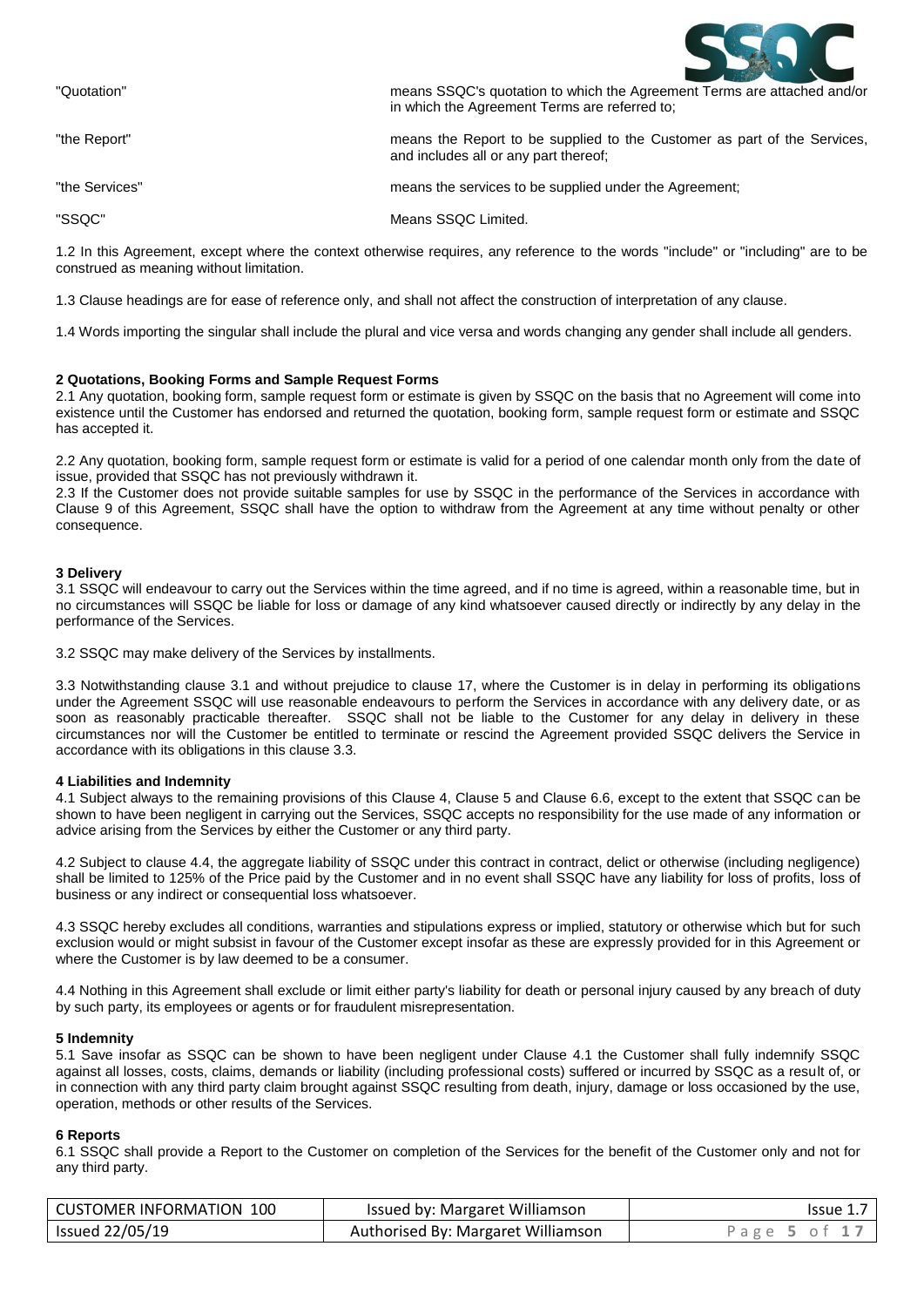

6.2 The Customer shall not, without the prior written consent of SSQC (save where such disclosure is required by law or by a Local Authority) use, exploit, divulge or disclose to third parties any SSQC proprietary material contained in the Report including, but not limited to, business or other systems, methodologies, testing techniques and applications, programmes, marketing or technical information or any other Intellectual Property Rights, which may be communicated to or gained by the Customer in connection with or as a result of SSQC providing the Services. The results and/or conclusions contained in the Report may be disclosed by the Customer to any third party without the prior written consent of SSQC.

6.3 All right title and interest in and to any Intellectual Property Rights of any nature owned by SSQC or to which SSQC has rights including but not limited to rights in the Reports and all rights arising as a result, directly or indirectly of the provision of the Services shall remain the absolute property of and vest in SSQC.

6.4 The Customer shall not use SSQC's name in any way to imply endorsement by SSQC of any process or product.

6.5 The Customer shall fully indemnify SSQC against all losses, costs, claims, demands or liability (including professional costs) suffered or incurred by SSQC arising out of or in connection with any claim of infringement or alleged infringement of any Intellectual Property Rights or misuse of a third party's confidential information, in connection with the provision of the Services hereunder or for any breach of this Clause 6 by the Customer.

6.6 Any statements (whether written or oral) as to the results of the Services carried out and all/any opinions in any Report or letter are made in good faith and on the basis of the samples, materials, equipment and information provided to SSQC by the Customer. The Customer warrants, in respect of each of the samples, materials, information, and equipment provided to SSQC by the Customer, that it is correct and in good order and has not to the best of the Customer's knowledge been tampered with, altered, added to or substituted in any way whatsoever.

#### **7 Actual or Contemplated Proceedings**

7.1 Where the Services are required in connection with actual or contemplated civil dispute or criminal proceedings this must have been disclosed to SSQC in writing by the Customer.

7.2 A Report must not be used by the Company or any third party for the purpose of any actual or contemplated legal or arbitration proceedings without the prior written consent of SSQC.

#### **8 Health and Safety**

8.1 The Customer shall ensure that all appropriate safety measures and relevant health and safety Legislation are observed when sending any material to SSQC and ensure that any hazardous material is clearly marked as such.

8.2 Where the Customer knows or suspects that any substance or procedure it is providing, making available or requesting may give rise to a hazard of an unusual nature the Customer will make SSQC aware in writing of the nature of that hazard before arranging for the delivery (or collection) of the materials to (or by) SSQC or before exposing any SSQC employee, agent or subcontractor to the materials.

8.3 The Customer acknowledges that in providing the Services SSQC may be required to use equipment and materials (including without limitation the use of a boat) supplied by the Customer. The Customer agrees that it shall be responsible for complying with all requirements relating to health and safety and that it shall be liable for injury to persons arising as a result of the use of such equipment or materials.

#### **9 Customer's Goods**

9.1 The Customer shall ensure that the Customer's Goods are tested or inspected and are found to be suitable for use by SSQC in the performance of the Services.

9.2 The Customer shall arrange, at his expense and risk, the delivery of the Customer's Goods to SSQC unless otherwise agreed between the Parties.

9.3 The Customer hereby agrees to allow SSQC to use the Customer's IPR as is necessary in the performance of the Services including but not limited to SSQC using or referring to the Customer's IPR in any Report.

#### **10 Price**

10.1 SSQC reserves the right to amend the price either by letter, fax or electronic mail to take account of any necessary variations in the Services as a result of additional information or a request in writing by the Customer. SSQC will, where practicable, obtain the Customer's prior approval before performance of any additional work or variations in the Service.

10.2 Unless expressly stated otherwise all prices are exclusive of V.A.T, which shall be charged at the rate and in the manner prescribed by law from time to time.

#### **11 Payment**

11.1 The Customer shall pay the Price in accordance with SSQC's invoice.

11.2 Interest at an annual rate of 5% above Clydesdale Bank plc. Base Rate from time to time will accrue and be calculated on a daily basis on overdue accounts from the date of invoice until payment.

| CUSTOMER INFORMATION 100 | Issued by: Margaret Williamson     | Issue 1.7    |
|--------------------------|------------------------------------|--------------|
| Issued 22/05/19          | Authorised By: Margaret Williamson | Page 6 of 17 |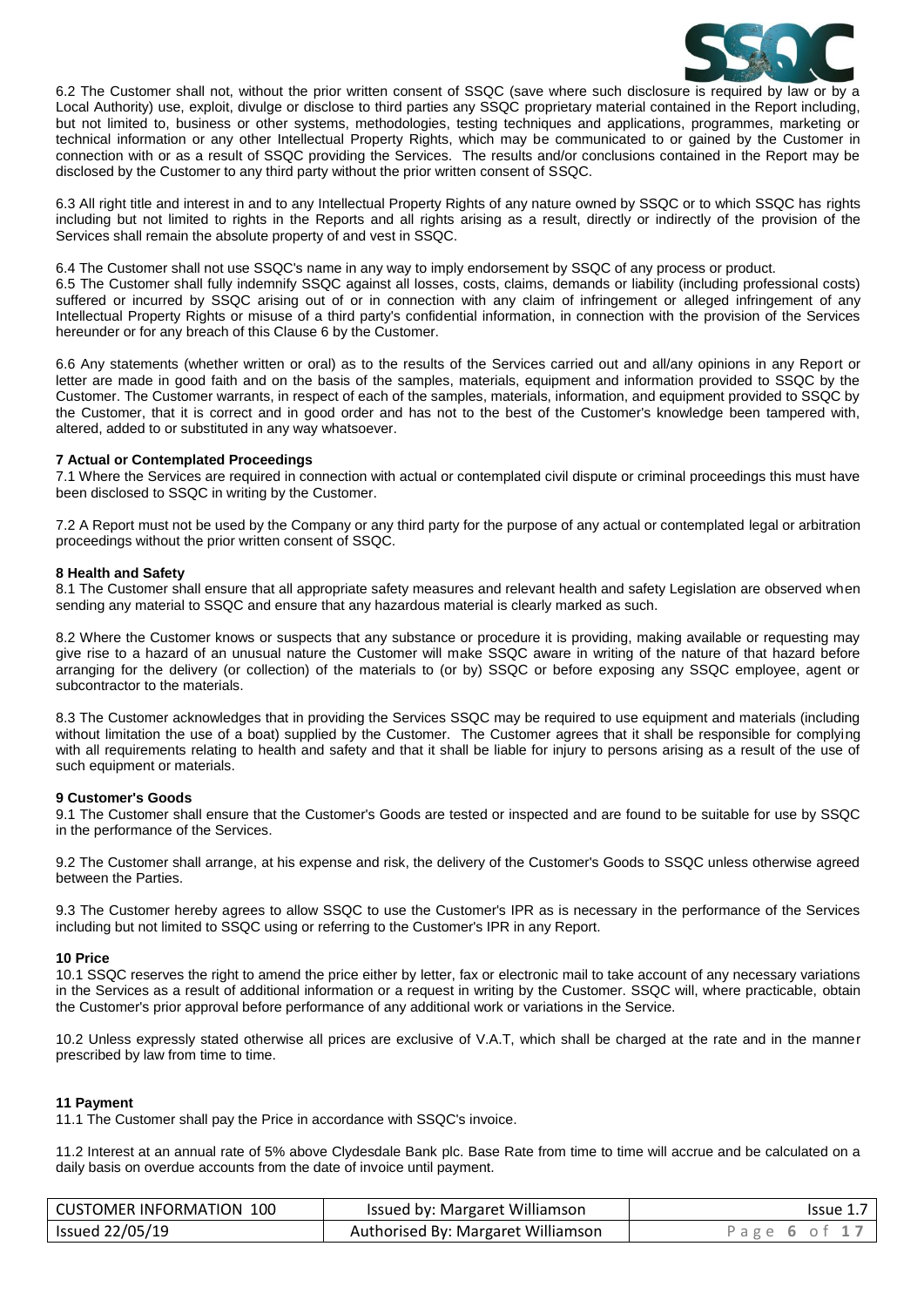

11.3 Notwithstanding any Agreement Term, payment shall become due and payable to SSQC immediately upon the termination of the Agreement.

11.4 Where the Customer defaults under the Agreement, or any other agreement with SSQC, in payment on the due date of any sum due to SSQC, SSQC may without liability:-

- postpone any analysis or delivery; or
- cancel the Agreement or any other agreement between the SSQC and the Customer

But without prejudice to any right or remedy which SSQC may have against the Customer in respect of such default.

11.5 SSQC will be entitled to payment for all installments of Services part supplied to the Customer whether under a blanket order or otherwise.

#### **12 Intellectual Properties**

12.1 Unless otherwise agreed in writing, all IPR arising from SSQC providing the Services other than third party rights shall remain vested in SSQC and the Customer shall be granted a non-exclusive, non-transferable license to use such IPR solely in accordance with these terms and conditions.

#### **13 Laboratory Access**

13.1 Some or all of the Services will be carried out in SSQC's Laboratories. Visits by Customers to the laboratory areas are not normally permitted when confidential work is in progress. Therefore Customer access to the laboratory areas is strictly controlled and is available only by prior arrangement.

#### **14 Confidentiality**

14.1 Subject to clause 14.2 both parties will take reasonable measures to keep confidential for a period of five calendar years from the date of acceptance of the Quotation: -

14.1.1 Any information provided (whether oral or written) by or on behalf of the other party;

14.1.2 Any information acquired as a result of visiting the other party's premises.

14.2 There is no obligation on either party to observe confidentiality on:-

14.2.1 Any information which at the time of disclosure is (or subsequently becomes) published or generally available to the public (other than as a breach of the receiving party's obligation under this clause);

14.2.2 Any information which at the time of disclosure was already in the possession of the receiving party (other than under an obligation to the disclosing party), or subsequently legally comes into their possession from another source;

14.2.3 Any information, which the disclosing party has expressly permitted the receiving party to disclose to third parties.

#### **15 Destruction of Material**

15.1 Subject to Clause 15.2 on completion of the Services or termination of this Agreement SSQC shall, at its option, either store or destroy the Customer's Goods. Such storage shall be subject to terms and conditions to be agreed including any charges therefor.

15.2 SSQC shall, at any time following testing of the Customer's Goods and where requested by the Customer, return the Customer's Goods to the Customer at the Customer's expense.

#### **16 Publicity**

16.1 SSQC reserves the right to announce publicly that it is providing the Services to the Customer with the prior written agreement of the Customer, such agreement not to be unreasonably withheld or delayed.

#### **17 Cancellation**

17.1 If the Customer cancels, extends or delays or purports to cancel, extend or delay the Agreement or part thereof, or fails to accept supply of the Services at the time agreed (if any) or if no time is agreed within a reasonable time, then the Customer will be liable (without prejudice to any other rights of SSQC to claim damages) to indemnify and keep indemnified SSQC against any resulting loss, damage or expense incurred by SSQC in connection with the supply or non-supply of the Services including the cost of any services, material, plant or tools used or intended to be used therefor and the cost of labour and other overheads including a percentage in respect of profit.

#### **18 Termination**

18.1 SSQC may terminate this Agreement forthwith by notice in writing if the Customer is in breach of this Agreement and (where such breach is remediable) has failed to remedy the breach within 30 days of the receipt of a request in writing from SSQC to remedy the breach, such request indicating that failure to remedy the breach, may result in termination of this Agreement.

18.2 The Agreement will terminate immediately on notice in writing upon the happening of any one or more of the following namely;

| CUSTOMER INFORMATION 100 | Issued by: Margaret Williamson     | Issue 1.7    |
|--------------------------|------------------------------------|--------------|
| Issued 22/05/19          | Authorised By: Margaret Williamson | Page 7 of 1. |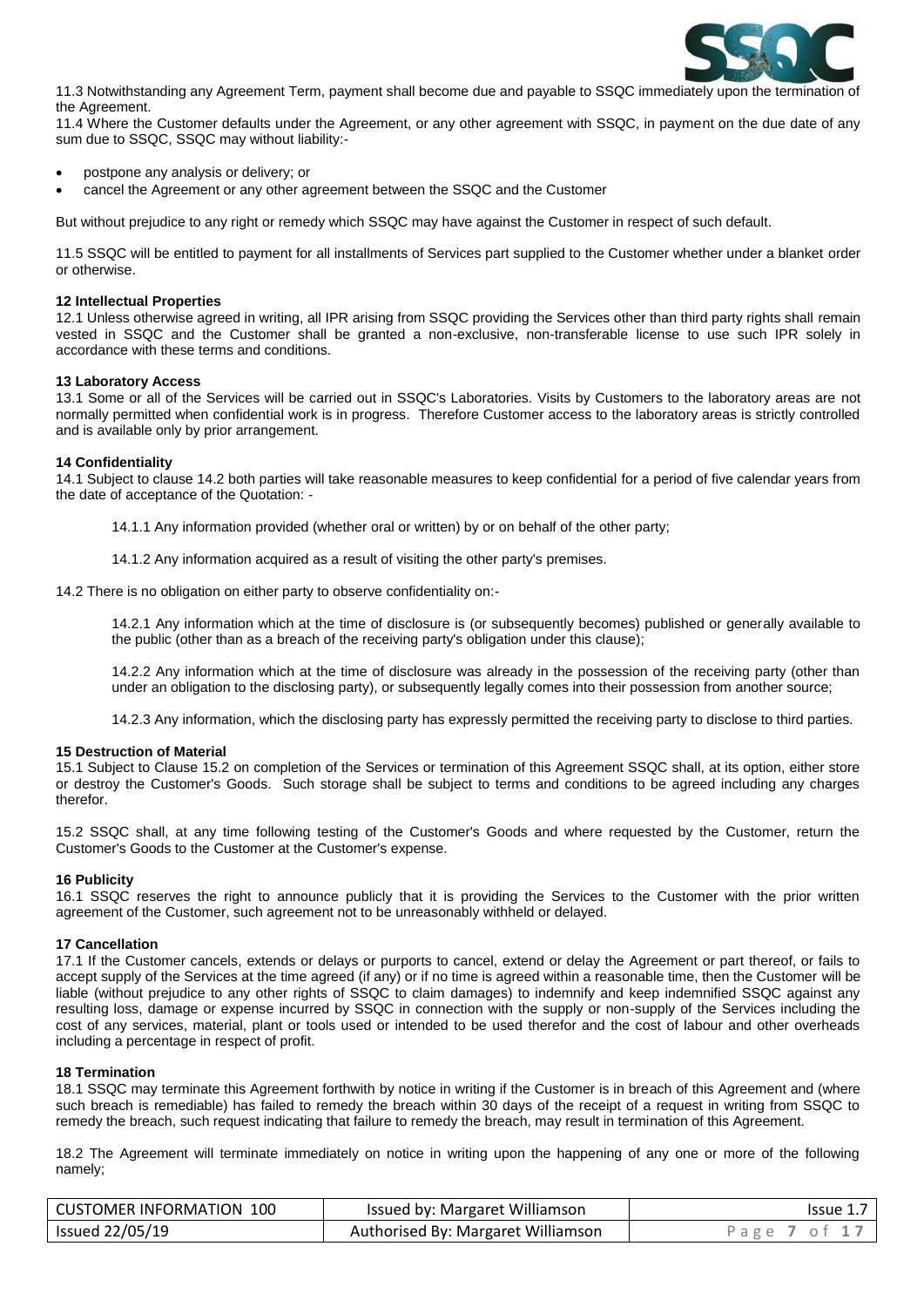

18.2.1 that either party has had a bankruptcy order made against him or has made an arrangement or composition with his creditors or otherwise taken the benefit of any Act for the time being in force for the relief of insolvent debtors or (being a body corporate) has had convened a meeting of creditors (whether formal or informal) or has entered into liquidation (whether voluntary or compulsory) except a solvent voluntary liquidation for the purpose only of reconstruction or amalgamation or has a receiver manager administrator or receiver appointed of its undertaking or any part thereof or a resolution has been passed or a petition presented to any Court for the winding-up of the party or for the granting of an administration order in respect of the party or any proceedings have been commenced relating to the insolvency or possible insolvency of the party; or

18.2.2 on the happening of any one or more of the following:

- either party suffering or allowing any execution to be levied on his/its property or obtained against him/it;
- either party failing to observe or perform any of its obligations or duties under the agreement or any other agreement between SSQC and the Customer; or
- either party being unable to pay its debts within the meaning of Section 123 of the Insolvency Act 1986; or
- Either party ceasing to trade.

18.3 The termination of this Agreement howsoever arising will be without prejudice to the rights and duties of either party accrued prior to termination. Clauses 1, 4, 5, 6.5, 6.6, 7, 11, 14, 15 and 17 will continue to be enforceable notwithstanding termination. Without prejudice to the generality of the foregoing the Price in respect of any Services (or part thereof) supplied prior to termination shall remain payable regardless of the reason for termination.

#### **19 Force Majeure**

19.1 If SSQC is unable (whether temporarily or permanently) to procure any services or goods necessary to enable it to supply the Services or if the supply of the Services is prevented or hindered by reason of any cause beyond SSQC's reasonable control which for the avoidance of doubt and without prejudice to the generality of the foregoing shall include governmental action, war, riot, civil commotion, fire, flood, epidemic, labour disputes including labour disputes involving the work force or any part thereof of SSQC, restraints or delays affecting shipping or carriers, currency restrictions and Act of God, SSQC may cancel the Agreement by notice in writing to the Customer so far as it relates to the Services not then supplied or work not then done and such cancellation shall not give rise to any claims by the Customer. The Customer shall remain liable to pay for the Services delivered prior to the date of such cancellation.

#### **20 Variation**

20.1 Without prejudice to Clause 10.1, this Agreement can only be varied by agreement in writing between the parties.

#### **21 Subcontracting/Assignation**

21.1 SSQC will be entitled to assign, sub-contract all or any part of the Agreement on the terms and conditions hereof.

#### **22 Waiver**

22.1 Failure by SSQC to enforce any of the Agreement Terms will not be construed as a waiver of any of its rights hereunder.

#### **23 Set Off**

23.1 The Customer will have no right of set - off, statutory of otherwise.

#### **24 Applicable Law and Jurisdiction**

24.1 The Agreement will be subject to Scots Law and the parties submit themselves to the exclusive jurisdiction of the Scottish Courts.

| CUSTOMER INFORMATION 100 | Issued by: Margaret Williamson     | Issue 1.     |
|--------------------------|------------------------------------|--------------|
| Issued 22/05/19          | Authorised By: Margaret Williamson | Page 8 of 1, |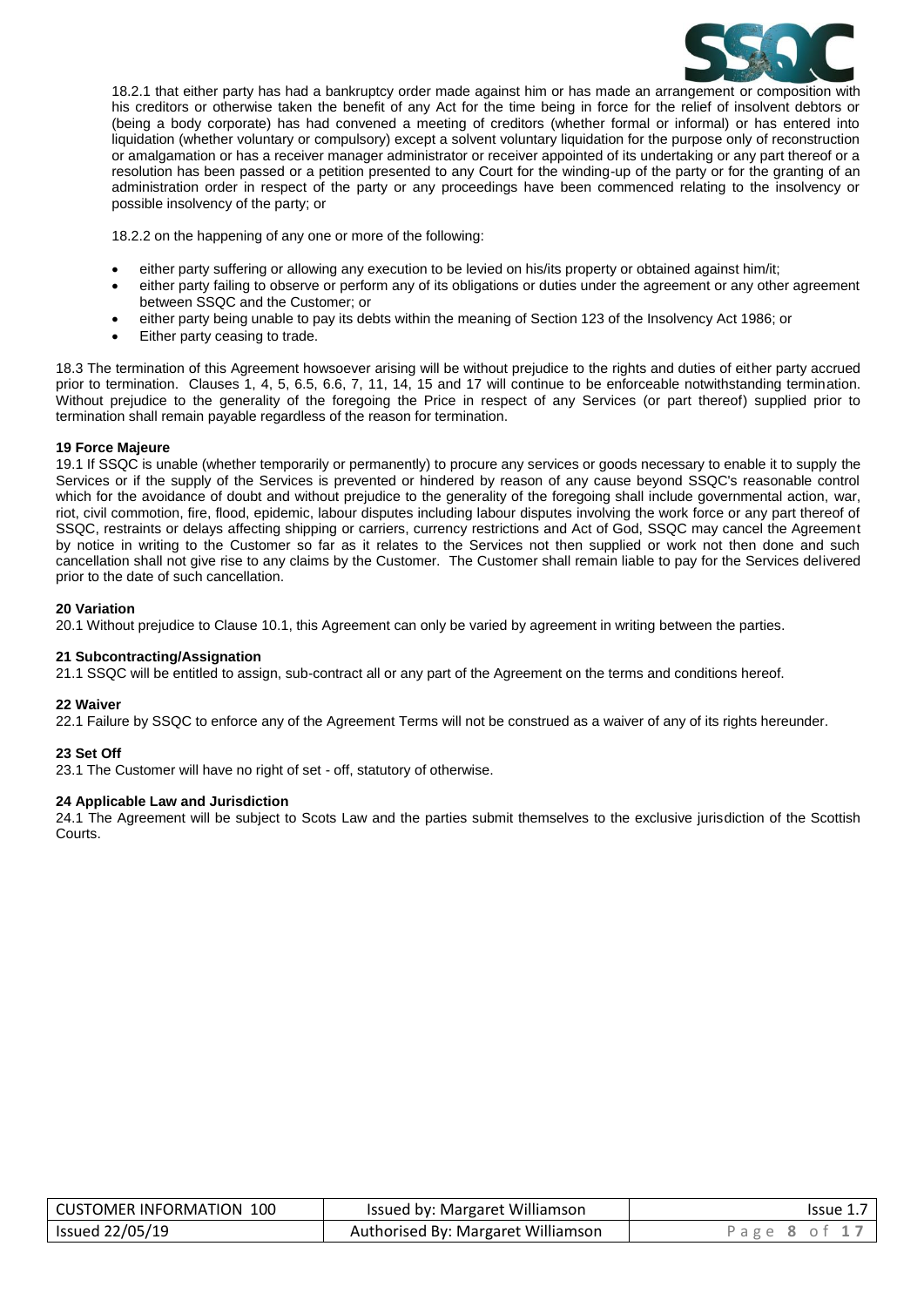

## **4. Potable Water Sampling Protocol (excluding Legionella)**

## **4.1. SAMPLE CONTAINERS**

It is important to know which sample container suits your needs. Different tests require different volumes of sample.

If the sample taken contains a biocide (e.g. chlorine) then a neutralisation agent must be contained in the sample bottle. If the sampling containers used to collect chlorinated drinking water or chlorinated pool water samples do not contain a neutralising agent, results obtained may not be correct. False negative results may lead to a false sense of security regarding the safety of water systems or the success of disinfection measures.

Please feel free to discuss your needs and concerns with the laboratory who will be able to inform you if any special requirements are needed.

The laboratory has several different sizes of sample bottle available to customers for different tests (e.g. 250ml and 1000ml). Alternatively, the customer can provide their own sample bottles, however **all sample containers must be sterile if the sample is for microbiological analysis**.

| <b>Test</b>                   | <b>Minimum Sample Volume Required</b> |
|-------------------------------|---------------------------------------|
| Coliforms and E.coli          | 100 ml                                |
| Total viable count (TVC)      | $2 \mathrm{ml}$                       |
| Pseudomonas aeruginosa        | $111 \text{ ml}$                      |
| <b>Intestinal Enterococci</b> | $111 \text{ ml}$                      |
| Listeria spp.                 | 500 ml                                |
| Salmonella spp.               | 1000 ml                               |

Different tests require different volumes of sample as listed below:

## **Sampling containers provided by the laboratory:**

- Pre-dosed with a 1.8% m/v solution of sodium thiosulphate in accordance with Drinking Water Directorate specifications - to neutralise free or residual chlorine.
- Each bottle is clearly labelled with an expiry date and lot number for complete traceability, as well as providing space for the user to add sample identification details
- Tamper-evident cap ensures non-contamination before use.
- Lightweight, shatter-resistant and durable

| CUSTOMER INFORMATION 100 | Issued by: Margaret Williamson     | Issue |
|--------------------------|------------------------------------|-------|
| <b>Issued 22/05/19</b>   | Authorised By: Margaret Williamson | age 9 |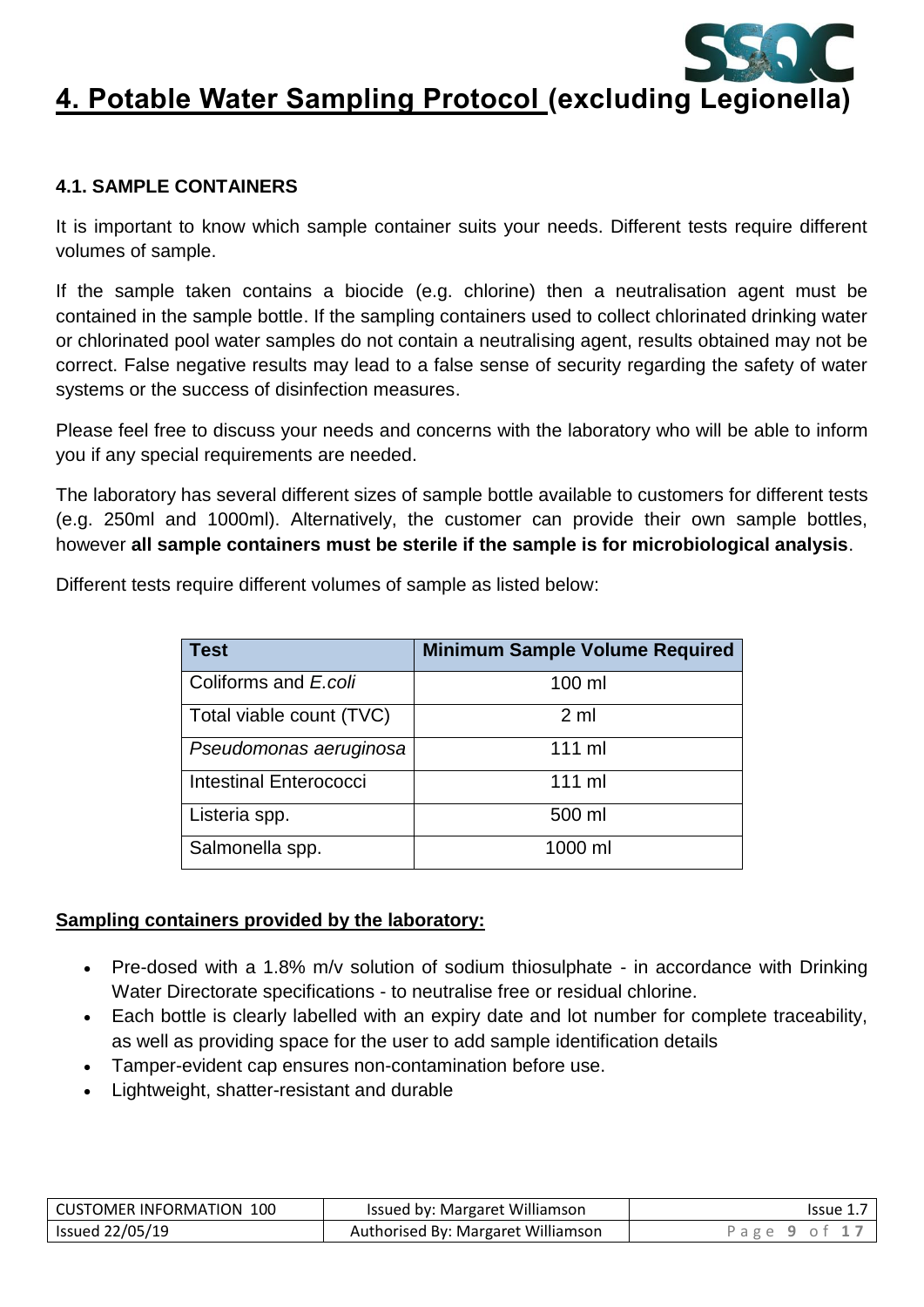

## **4.2 SAMPLING AND TRANSPORT TO THE LABORATORY**

This is a very important part of the process - if a sample is incorrectly taken it can give a false result or one which does not truly reflect the state of the water at the time of sampling.

- 1) Sample bottles are closed sterile containers and must remain so until it is time to take the sample.
- 2) When the top is removed never touch the inside of the top or the neck of the bottle.
- 3) Never rinse the bottle before taking a sample.
- 4) Let the water run freely for at least 2 minutes before sampling.
- 5) Hold the container near the base and fill the bottle to the mark. Do not allow the water to overflow from the bottle. Always leave an air gap of at least 1cm between the water sample and the lid.
- 6) Replace the cap and tighten.
- 7) Always label the sample clearly with permanent ink include the **date, time and sample source as a minimum.**
- 8) Where possible place the sample in a cool box and deliver to the Laboratory for analysis as soon as possible. Analysis needs to be carried out within 24 hours.

Customers should fill in a **sample request form** when submitting samples to the laboratory. Any help or information needed by the customer can be given on receipt of the sample.

## 5. How to Interpret Your Potable Water Results

**TVC (Total Viable Count)** – total number of living organisms in that volume of sample. This result is reported **per one millilitre of sample (cfu/ml)**.

CFU means colony forming units or organisms.

TVC is used as an indicator of the bacterial load of that particular water supply. It can be used as an indication of the effectiveness of water cleaning treatment. **No numerical values for TVC are given in UK legislation**. Each supply should be sampled to establish a baseline colony count and should this dramatically increase then an investigation should ensue.

*E.coli* **and Coliforms** – UK legislation regards *E.coli* as synonymous with faecal coliforms. As most waterborne disease is related to faecal pollution of water sources, water microbiology is largely based on the need to identify indicators of faecal pollution. These indicators are *E.coli* and Coliforms. The parameters are reported per 100ml of sample.

**Any water sample which is intended for drinking purposes should be free of these organisms (<1/100ml or 0/100ml)**

**Intestinal enterococci and** *Pseudomonas aeruginosa* - these results are reported per 100ml of sample.

| CUSTOMER INFORMATION 100 | Issued by: Margaret Williamson     | Issue 1.      |
|--------------------------|------------------------------------|---------------|
| Issued 22/05/19          | Authorised By: Margaret Williamson | Page 10 of 1, |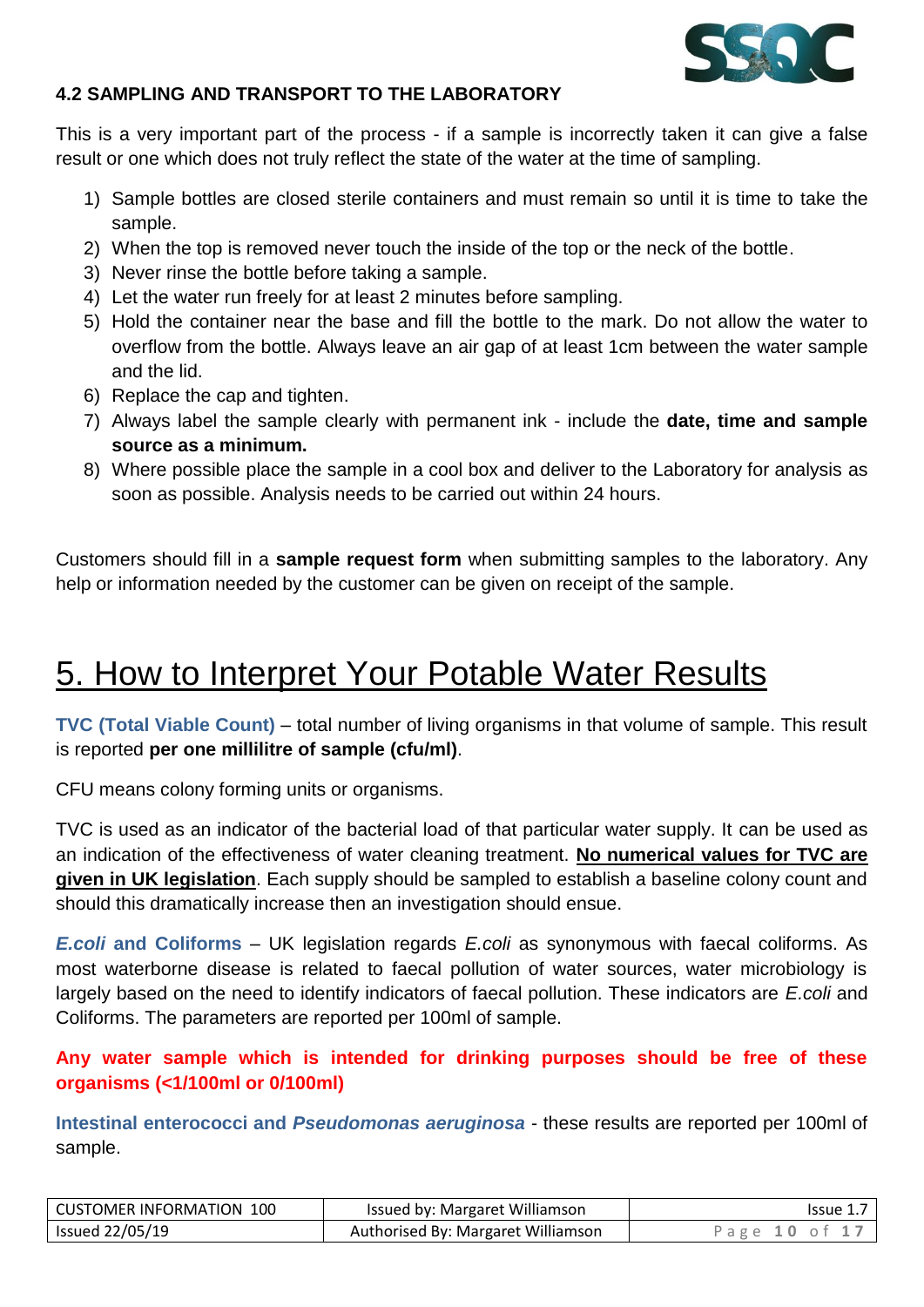

## 6. Potable Water Sampling Protocol for Legionella

## **6.1 LEGISLATION AND INFORMATION**

If you are an employer, or someone in control of premises, including landlords, you must understand the health risks associated with legionella.

(Please refer to the Health and Safety Executive Website for more information on employers duties as regards legionella control).

<http://www.hse.gov.uk/legionnaires/what-you-must-do.htm>

The main legislation which must be complied with is listed below:

- Health & Safety at Work Act 1974<http://www.legislation.gov.uk/ukpga/1974/37/contents>
- The Management of Health & Safety at Work Regulations 1999 as amended 2003 & 2006 <http://www.legislation.gov.uk/uksi/1999/3242/contents/made>
- The Control of Substances Hazardous to Health Regulations 2002 as amended 2003 & 2004<http://www.legislation.gov.uk/uksi/2002/2677/contents/made>
- CIBSE TM13 Minimising the risk of Legionnaires' Disease [http://pinpoint.ukgbc.org/resource/7802-cibse-tm13-minimising-the-risk-of-legionnaires](http://pinpoint.ukgbc.org/resource/7802-cibse-tm13-minimising-the-risk-of-legionnaires-disease.php)[disease.php](http://pinpoint.ukgbc.org/resource/7802-cibse-tm13-minimising-the-risk-of-legionnaires-disease.php)
- UK HSE document L8 Legionnaires Disease, The control of legionella bacteria in water systems: Approved Code of Practice and Guidance (4th Edition November 2013) and HSG 274 Legionnaire's Disease: Technical Guidance 2013. <http://www.hse.gov.uk/pubns/priced/l8.pdf> and <http://www.hse.gov.uk/pubns/books/hsg274.htm>
- BS8558:2015- Design, Installation, Testing & Maintenance of services supplying water for domestic Use within buildings and their curtilages<http://shop.bsigroup.com/>
- Marine Safety Forum: Delivering Quality Potable Water to Offshore Installations, Issue2,  $18^{th}$  July 2013: https://www.marinesafetyforum.org/wp-content/uploads/2018/08/MSF-Guidance-Delivering-Quality-PotWater-to-Offshore-Installations-18th-July-2103.pdf

## **6.2 SAMPLING AND TRANSPORT TO THE LABORATORY**

- 1) Record the sample point name, date and time sampled on the bottle in permanent marker.
- 2) Legionella samples are usually taken pre-flush, so do not allow the water to run unless the sample is specifically post-flush.
- 3) Ensure a minimum of 1000ml of water is sampled, leaving an air gap under the lid.
- 4) Hold the bottle at a 45˚angle so that the neutraliser does not get flushed from the bottle when sampling.

| CUSTOMER INFORMATION 100 | Issued by: Margaret Williamson     | 'ssue 1.     |
|--------------------------|------------------------------------|--------------|
| Issued 22/05/19          | Authorised By: Margaret Williamson | Page 11 of 3 |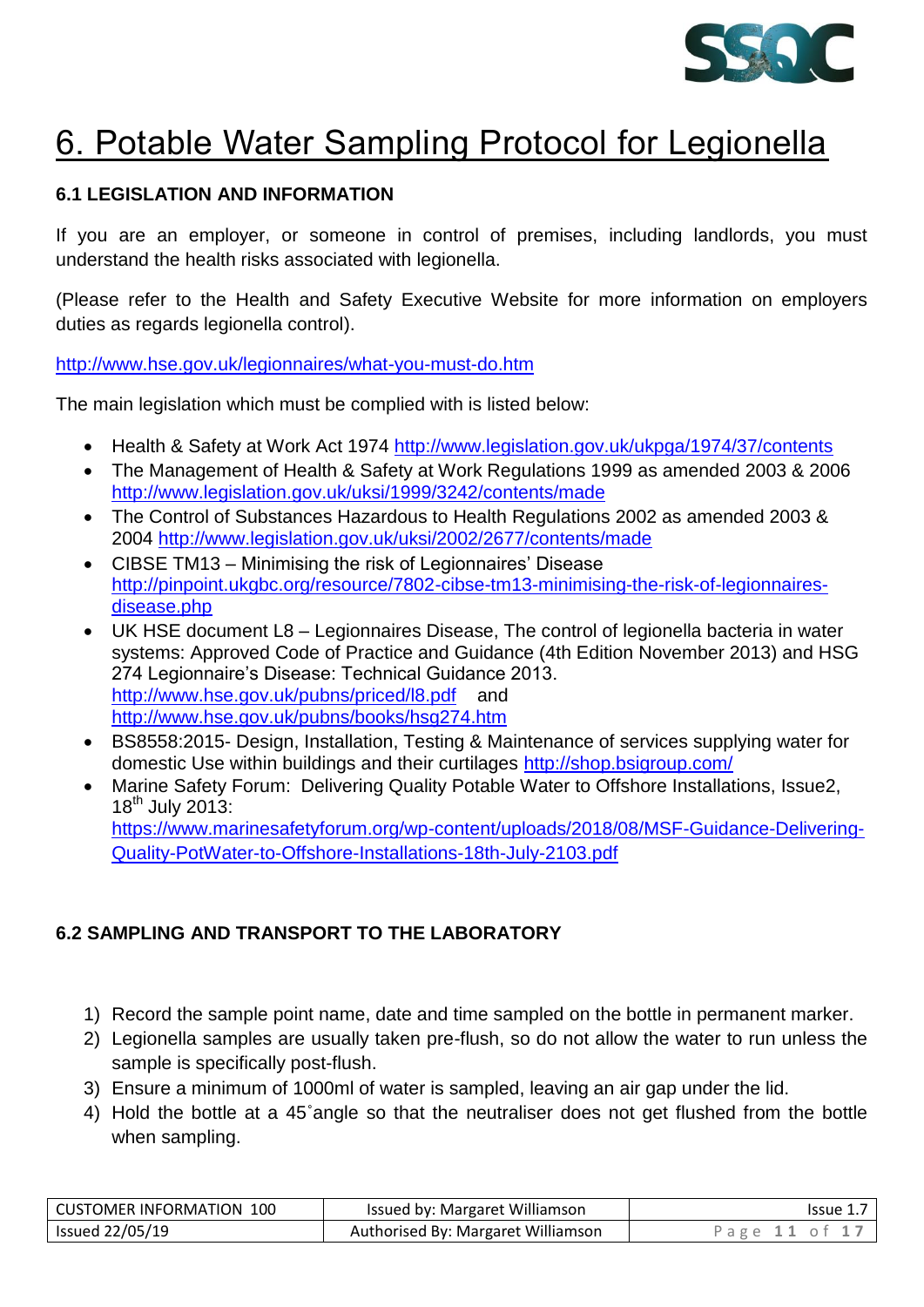

- 5) Measure the temperature of the water at the point of sampling (do this by putting the thermometer into water from the sample point NOT by putting the thermometer into the water sample that's been taken. Record the temperature on the sample bottle.
- 6) If biocide is present in the water system, record which one. Always use a sterile sample bottle containing Potassium/Sodium Thiosulphate. These inactivate the oxidizing biocides.
- 7) Deliver to the laboratory as soon as possible (samples need to be analysed within 48 hrs). Samples should be transported protected from heat and sunlight at ambient temperature (6- 20°c). Storing the sample below 6°c may reduce the recovery of Legionella bacteria since they may be induced into a viable but non-culturable state.

Nb. All other water samples must be analysed within 24 hours and where they are not directly transported to the laboratory should be stored at chilled temperatures (2-8°c)

Legionella analysis takes 10 days. However, if Legionella are found to be present a preliminary result shall be sent by email before the end of the analysis.

## 7. How to Interpret Your Legionella Results

Legionellosis is a potentially fatal infectious disease. *L.pneumophilia,* serogroup 1 (Sg 1) is responsible for 90% of fatalities so you don't want that in your system at all.

At an extra cost to the customer, when requested, samples positively identified by SSQC can be sent to the Scottish Legionella Reference Laboratory for species confirmation.

The report will read cfu's per 1000ml. The lower limit of detection for the method SSQC use is <10cfu/1000ml.

If your sample is reported as <10cfu/1000ml, the sample source is considered safe. It is more helpful if this analysis is read in conjunction with TVC results (22°C & 37°C). These results presented together give a better overall picture for interpretation.

## **For further information see - Sample Interpretation: Technical Guidance Notes HSG274 part 2 Published 2014**

**Table 2.2 Action Levels following Legionella Sampling in Hot and Cold Water Systems.**

<http://www.hse.gov.uk/pubns/priced/hsg274part2.pdf>

|  |  | Table 2.2 Action Levels following Legionella Sampling in Hot and Cold water Systems. |  |
|--|--|--------------------------------------------------------------------------------------|--|
|  |  |                                                                                      |  |

| Legionella                     | <b>Recommended Actions</b>                                                                                                                                                                                                                       |
|--------------------------------|--------------------------------------------------------------------------------------------------------------------------------------------------------------------------------------------------------------------------------------------------|
| bacteria (cfu/l)               |                                                                                                                                                                                                                                                  |
| $>100$ cfu/l and<br>up to 1000 | Either:                                                                                                                                                                                                                                          |
|                                | - if the minority of samples are positive, the system should be<br>resampled. If similar results are found again, a review of the control<br>measures and risk assessment should be carried out to identify<br>any remedial actions necessary or |

| CUSTOMER INFORMATION 100 | Issued by: Margaret Williamson     | lssue 1 |
|--------------------------|------------------------------------|---------|
| Issued 22/05/19          | Authorised By: Margaret Williamson | Page 12 |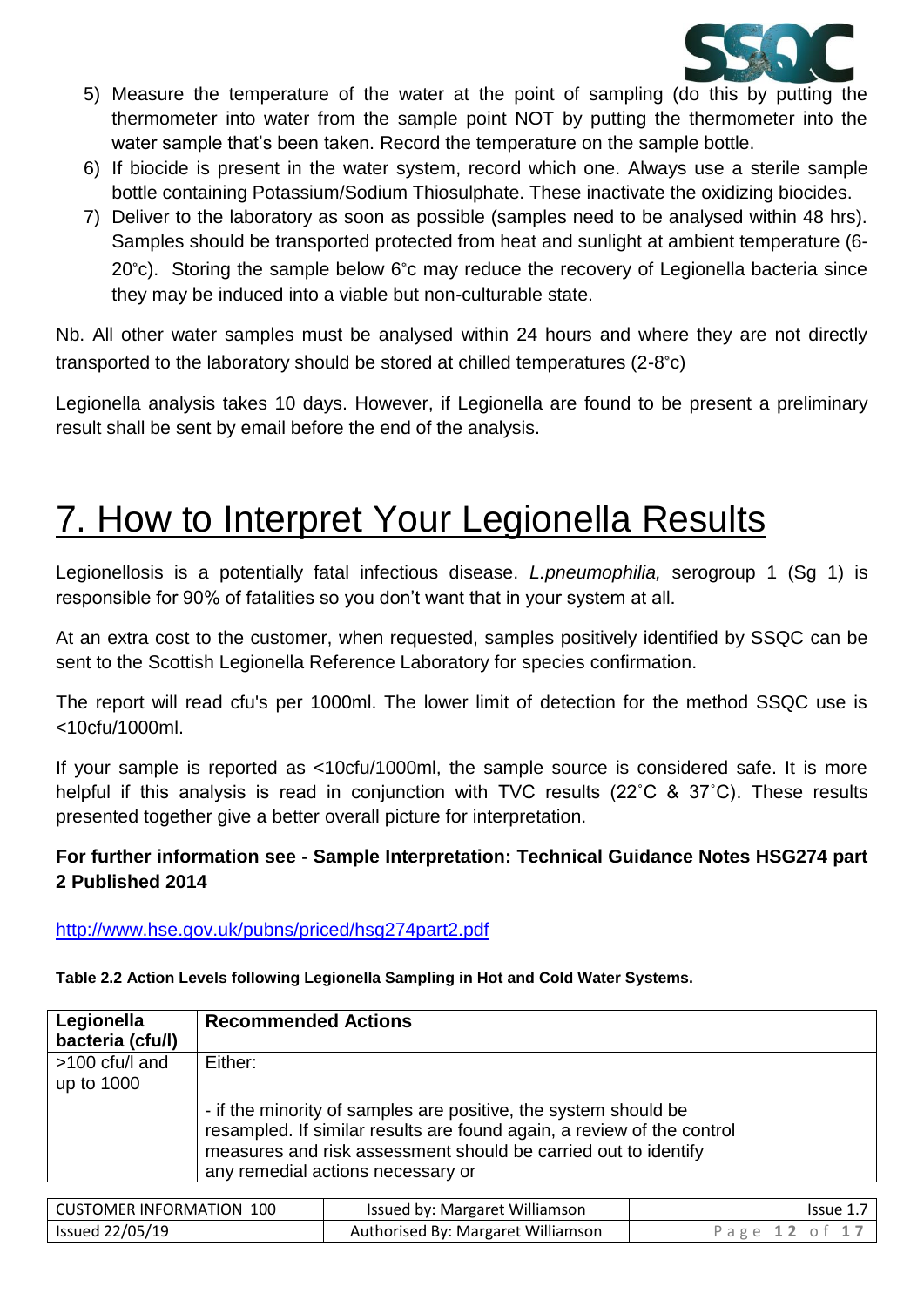

|               | or<br>- if the majority of samples are positive, the system may be<br>colonised, albeit at a low level. An immediate review of the control<br>measures and risk assessment should be carried out to identify<br>any other remedial action required. Disinfection of the system<br>should be considered |
|---------------|--------------------------------------------------------------------------------------------------------------------------------------------------------------------------------------------------------------------------------------------------------------------------------------------------------|
| $>1000$ cfu/l | The system should be resampled and an immediate review of the control<br>measures and risk assessment carried out to identify any remedial<br>actions, including possible disinfection of the system. Retesting should<br>take place a few days after disinfection and at frequent intervals           |

### **Table 2.3 Action Levels following Legionella Sampling in Hot and Cold Water Systems in helalthcare premises with susceptible patients**

| Legionella<br>bacteria (cfu/l) | <b>Recommended Actions</b>                                                                                                                                                                                                                                                   |
|--------------------------------|------------------------------------------------------------------------------------------------------------------------------------------------------------------------------------------------------------------------------------------------------------------------------|
| ND up to 100cfu/l              | In healthcare, the primary concern is protecting susceptible patients, so any<br>detection of legionella should be investigated and, if necessary, the system<br>resampled to aid interpretation of the results in line with the monitoring strategy<br>and risk assessment. |
| >100 cfu/l and<br>up to 1000   | As table 2.2                                                                                                                                                                                                                                                                 |
| $>1000$ cfu/l                  | As table 2.2                                                                                                                                                                                                                                                                 |

## **It is important that individual companies decide on their action levels through risk assessment.**

As part of SSQC Ltd customer service the laboratory will flag the following results:

- Detection of pathogens which could have adverse effects on human health/ or
- Above specified customer limits (Where these are known).

Any records of analysis will be kept for a minimum of 5 years in line with Health and Safety Executive Guidelines.

Please refer to:

HSE A Brief Guide for Dutyholders (Leaflet INDG458) Published 04/ 2012.

<http://www.hse.gov.uk/pubns/indg458.pdf>

| CUSTOMER INFORMATION 100 | Issued by: Margaret Williamson     | Issue $1.7$ I |
|--------------------------|------------------------------------|---------------|
| <b>Issued 22/05/19</b>   | Authorised By: Margaret Williamson | Page 13 of 17 |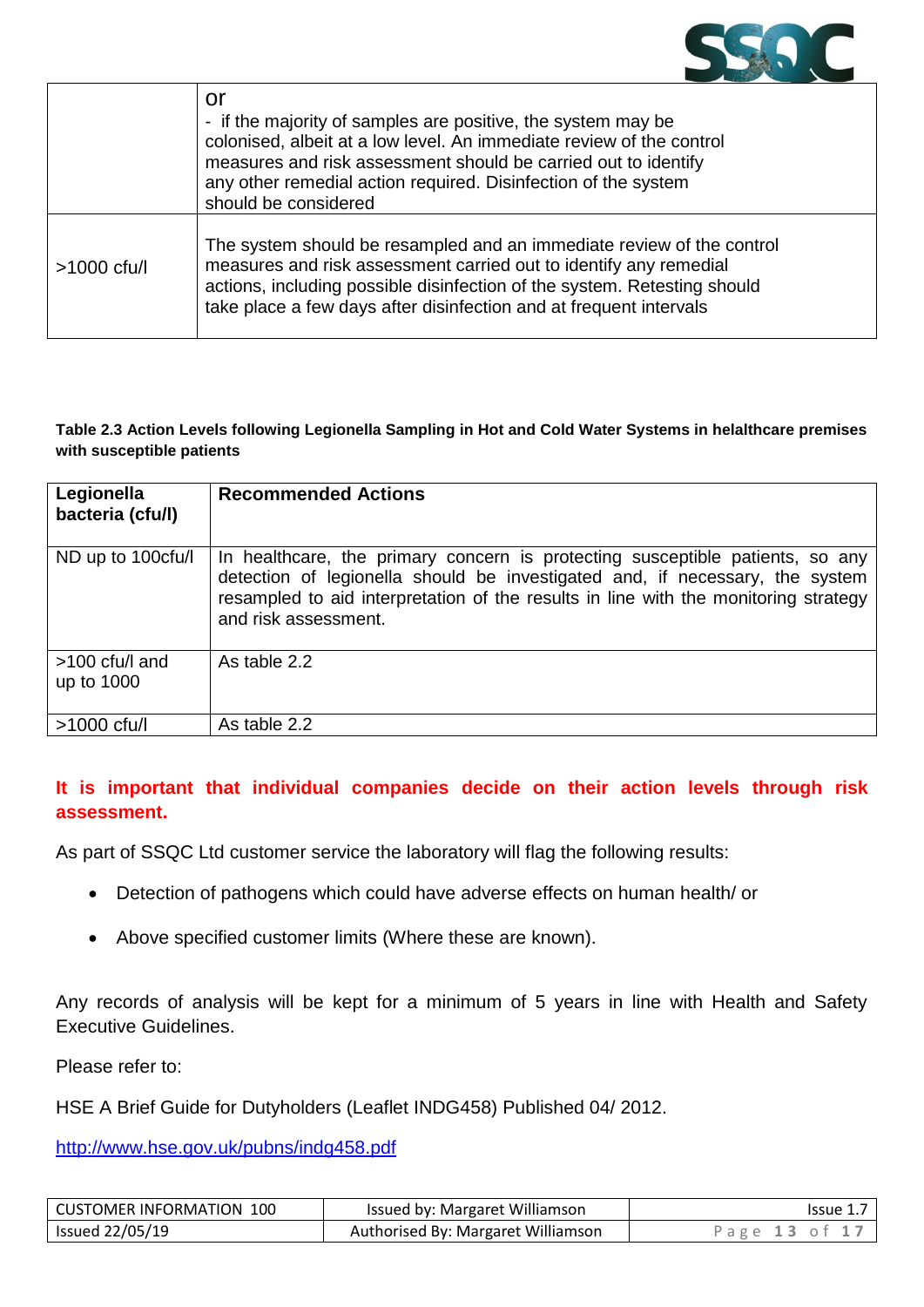

**Disclaimer:** This is a guide and is not meant to cover every scenario or situation which might present itself for potable water result interpretation.

### **SSQC SAMPLING**

If required, SSQC can provide staff to take samples. Samples shall be taken in line with SSQC Technical procedure (BW 036) to ensure that the sample arrives in the best possible condition for testing.

It should be noted that collection of samples is not covered in the company's UKAS accreditation scope.

## 8. How to Take Environmental Swabs

Swabs provided by SSQC contain Letheen Broth. Letheen Broth should be used, in hygiene swabbing protocols, where it is necessary to neutralise quaternary ammonium compounds.

- Surface swabs are normally taken following cleaning operations to monitor / verify the standard of cleaning.
- Clearly label each swab with the sample name and the date/time taken.
- A separate swab must be used for each sample.
- The cap should be twisted to break the seal and the swab removed taking care only to handle the cap so as not to contaminate the swab.
- Where using swabs supplied by SSQC, these should be stored in a fridge until required.
- Swab an area 10cm x 10cm whilst ensuring the entire surface of the swab is used. **Note**: If the area to be swabbed is smaller than 10 cm x 10 cm, swab the entire surface e.g. both sides of a knife blade.
- Following sampling replace the swab into the container making sure it does not come into contact with another surface, as this will mean that the swab must be rejected and redone.
- Dry swabs **must** be delivered to the SSQC laboratory within 4 hours of sampling (preferably within 3 hours). If the samples are not being delivered straight after taking then they should be stored in the fridge until ready for delivery to the laboratory. Swabs in Letheen must be analysed within 24 hours of testing.
- Swabs must be delivered accompanied with a completed SSQC sample request form.

| CUSTOMER INFORMATION 100 | Issued by: Margaret Williamson     | Issue 1.7     |
|--------------------------|------------------------------------|---------------|
| Issued 22/05/19          | Authorised By: Margaret Williamson | Page 14 of 17 |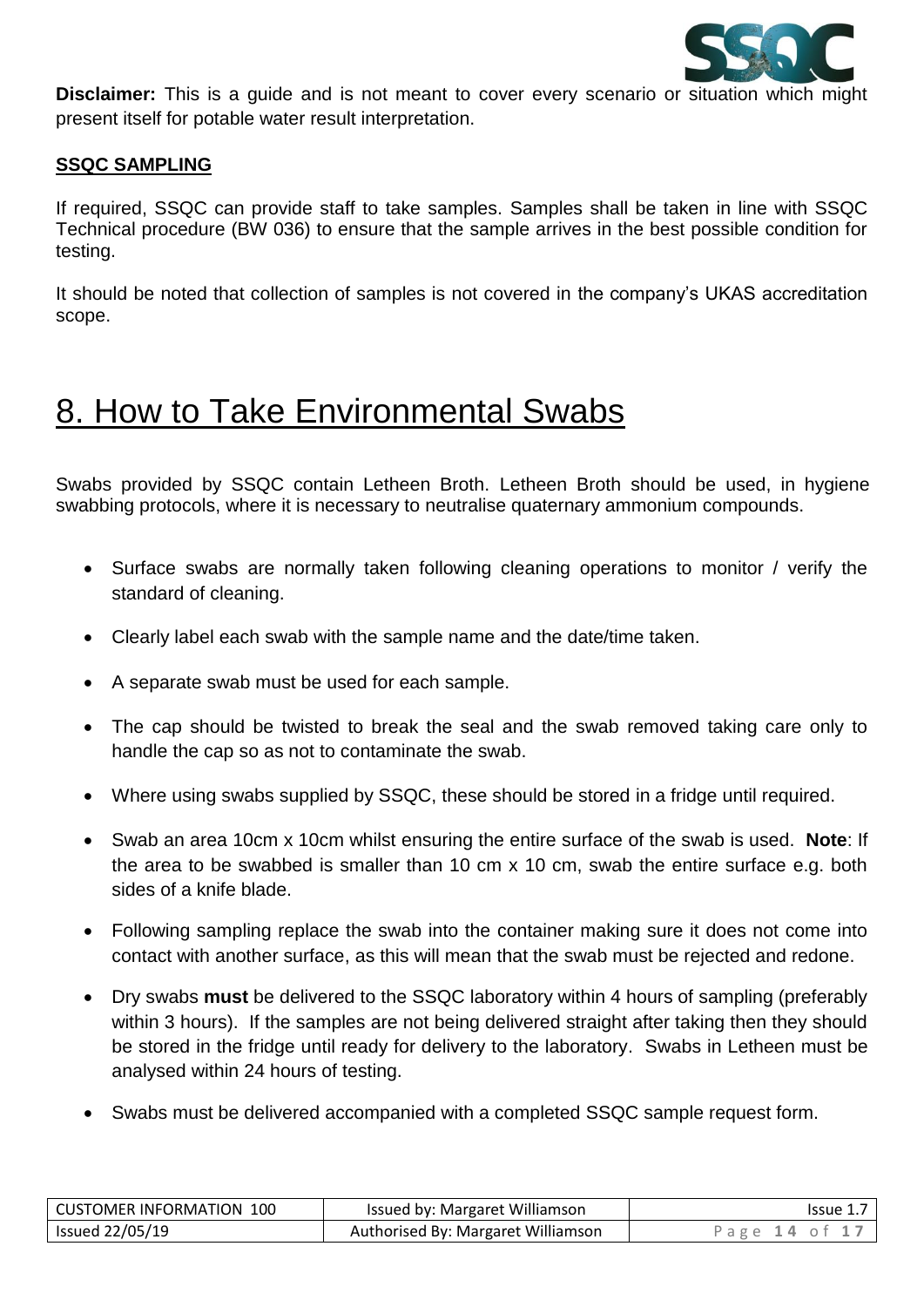

## 9. Customer Guide to Results for Product and Swabs

SSQC have been asked to provide some guidance on how to interpret the results provided to its customers in a clear and understandable way so that the customer may know when to take any necessary action. For example, if an enumeration result is regarded as high i.e. outwith the customer limits, this might mean that the customer has to revisit their cleaning regime or perhaps look at temperatures where food is being stored in order to suppress the growth of any bacteria which might be there.

If, on the other hand, a result proves the detection of a pathogen, for example, *Listeria monocytogenes*, then the customer is informed immediately. If the customer has chosen to have their samples analysed using the PCR method then they should read a positive result as being positive for the presence of *Listeria monocytogenes* DNA. This interpretation is the same for raw fish, smoked fish, environmental swabs, mackerel or any other product which SSQC Ltd is covered by in the scope of its UKAS accreditation.

### **Often, customers contact us wondering what 'TNTC @ 10-2 cfu/swab' means**

When analysing a sample for a bacterial count, the sample is distributed evenly on an agar plate which promotes the growth of anything which is found on the swab. After the plate has been incubated the analyst counts the number of bacterial colonies on the plate. Some samples require to be diluted according to the method of analysis. The dilution technique is known as serial dilution. This means that at each dilution the sample will be diluted 10 times more than the previous one. In theory, a sample can be diluted as many times as experience dictates or more if it is known to come from a dirty area. For some samples that means none at all and for others that might mean 4 or 5 times.

If a sample has not been diluted but the agar plate is overcrowded with bacterial growth then this would be described as being **TNTC @ undilute**:

**TNTC**  $=$  too numerous to count

**Undilute** = the sample was not diluted

**cfu** = colony forming units

If the report read **TNTC @10-2 cfu/swab** this means at a dilution of 100 times the original sample, the plate was too overcrowded with bacteria and could not be counted with any accuracy.

| CUSTOMER INFORMATION 100 | Issued by: Margaret Williamson     | $Is sue$ 1.7  |
|--------------------------|------------------------------------|---------------|
| Issued 22/05/19          | Authorised By: Margaret Williamson | Page 15 of 17 |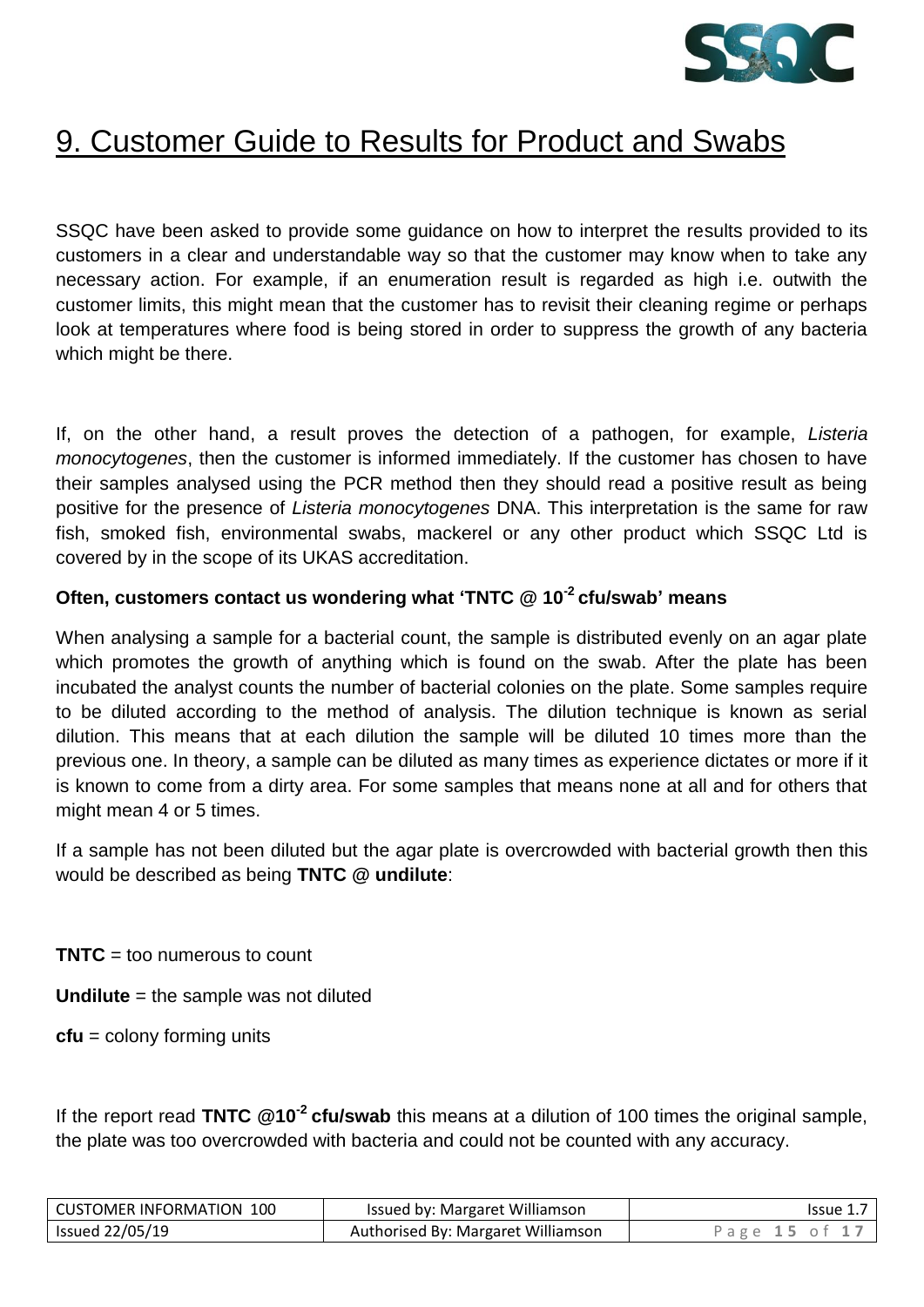

Similarly, if the report read **TNTC @ 10-4 cfu/swab** this means that the original sample has been diluted 10,000 times.

A plate is considered overcrowded if it has more than 300 cfu. Therefore for the above examples a plate reported as TNTC at  $10^{-2}$  /Swab can be thought of as having more than 30 000 cfu /swab or TNTC at 10<sup>-4</sup>/swab can be thought of having more than 3 000 000 cfu/swab.

### **If I received results like that what would it mean to me and what should I do about it?**

Firstly, there are no legal limits for swab results which state that these results are "Satisfactory, Acceptable, Unsatisfactory, Unacceptable, or potentially hazardous". You must decide yourself!

However, you might wonder if it is reasonable to assume, that if you had a rigorous cleaning regime, that your swab results would be reported as "<10cfu/swab for TVC".

Another point to consider is that your customers might have their own limits which you require to adhere to.

Guidelines exist for Food Groups and Food Categories. These Guidelines can be found in a document called:

## **Communicable disease and Public Health: Guidelines for the microbiological quality of some ready-to-eat foods sampled at the point of sale**

[https://www.gov.uk/government/uploads/system/uploads/attachment\\_data/file/363146/Guidelines\\_](https://www.gov.uk/government/uploads/system/uploads/attachment_data/file/363146/Guidelines_for_assessing_the_microbiological_safety_of_ready-to-eat_foods_on_the_market.pdf) for assessing the microbiological safety of ready-to-eat foods on the market.pdf

If the internet is not available to you then please ask SSQC to provide a copy for you.

## **9.1 REPORTING RESULTS AND ISSUE OF CERTIFICATES OF ANALYSIS**

### **SSQC shall provide customers with a certificate of analysis for the samples submitted. The certificate shall include the following disclaimers in line with our accreditation:**

- Results relate only to the items tested. Where the laboratory has not been responsible for sampling, results apply to the samples as received.
- This report may only be reproduced in full with permission from SSQC Ltd.

A statement may also be made if the samples deviate from the accredited procedure. E.g. Incubation temperature deviated from acceptable range or time since sampling unable to be verified.

**Results shall, unless requested otherwise, be reported using scientific notation. For example:**

| <b>RESULT</b>        | <b>NUMBER</b> |
|----------------------|---------------|
| $3.4 \times 10^{-2}$ | 3400          |
| $3.4 \times 10^{-3}$ | 34000         |

| CUSTOMER INFORMATION 100 | Issued by: Margaret Williamson     | Issue 1       |
|--------------------------|------------------------------------|---------------|
| Issued 22/05/19          | Authorised By: Margaret Williamson | Page 16 of 17 |